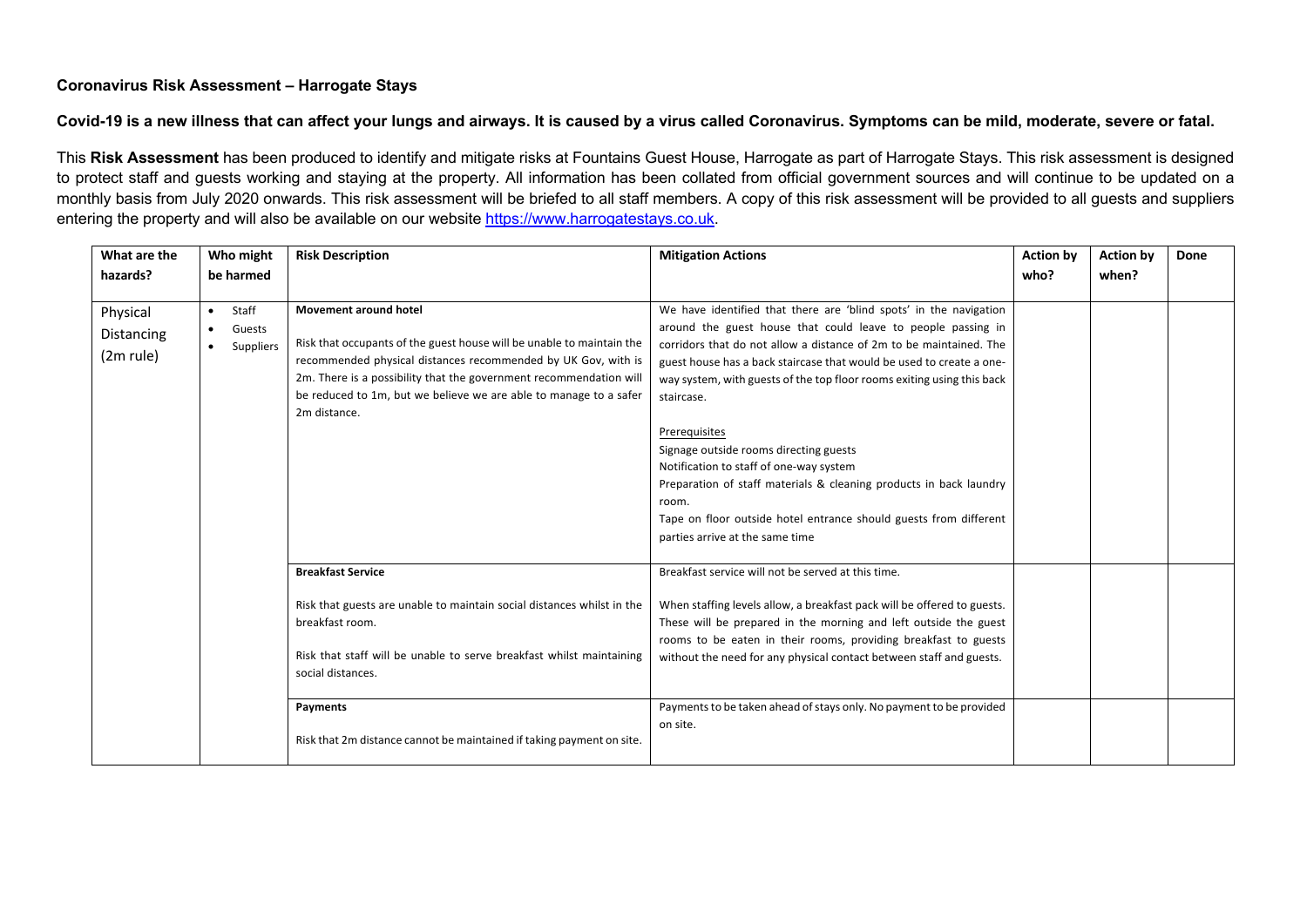| Contact  | Staff  | <b>High Contact Surfaces</b>                                          | It is inevitable that guests will touch surfaces in the guest house.   |  |
|----------|--------|-----------------------------------------------------------------------|------------------------------------------------------------------------|--|
| Surfaces | Guests |                                                                       | Normal cleaning will clean bathrooms and wipe down surfaces.           |  |
|          |        | Some surfaces within the guest house are deemed high contact.         | However high contact surfaces identified will be cleaned with          |  |
|          |        | These are surfaces that are likely to have been touched by guests     | additional vigour using antibacterial cleaner to remove any risk of    |  |
|          |        | and require an enhanced sanitary clean, rather than standard clean.   | cross contamination.                                                   |  |
|          |        | These surfaces are:                                                   |                                                                        |  |
|          |        |                                                                       | Trialling Alexa bedside light controls.                                |  |
|          |        | Door Handles<br>$\bullet$                                             |                                                                        |  |
|          |        | TV Remote Controls                                                    | Keys are not used at our properties, removing the risk of              |  |
|          |        | Kettle Handles                                                        | contamination.                                                         |  |
|          |        | Light Switches<br>$\bullet$                                           |                                                                        |  |
|          |        | Communal Fridge Door                                                  | Physical Guest guidebooks will be removed from the room, replaced      |  |
|          |        | Keys                                                                  | with a one-page laminated key instructions sheet that will be          |  |
|          |        | <b>Guest Guidebook</b>                                                | mounted on the wall and an electronic guidebook using Hostfully.       |  |
|          |        |                                                                       |                                                                        |  |
|          |        | <b>Communal Areas - Entrance and Hallways</b>                         | At the entrance to the property antibacterial wipes and hand sanitiser |  |
|          |        |                                                                       | will be provided, with signage encouraging guests to use them before   |  |
|          |        | Communal areas will be used by several guests and staff. Unlike some  | entering or exiting the property.                                      |  |
|          |        | shops where trolleys are wiped between each customer, the surfaces    |                                                                        |  |
|          |        | touched whilst transiting from the entrance of the hotel to the guest | Bathroom doors will be left open when the room is prepared for         |  |
|          |        | bedroom cannot practically be cleaned between each guest. These       | guests allowing them to go straight to the bathroom upon entering      |  |
|          |        | contact points present a risk of contamination.                       | the room to wash their hands without touching any other surface.       |  |
|          |        |                                                                       | Signage on the outside of the bedroom door will encourage this         |  |
|          |        |                                                                       | practice.                                                              |  |
|          |        |                                                                       |                                                                        |  |
|          |        | <b>Communal Areas - Lounge</b>                                        | The lounge will remain open to guests. Surfaces will be cleaned using  |  |
|          |        |                                                                       | antibacterial cleaner each time the cleaner is on site.                |  |
|          |        | The lounge provides a communal area that is accessible to guests.     |                                                                        |  |
|          |        | There is a risk that contact surfaces will transmit the virus.        |                                                                        |  |
|          |        |                                                                       |                                                                        |  |
|          |        |                                                                       |                                                                        |  |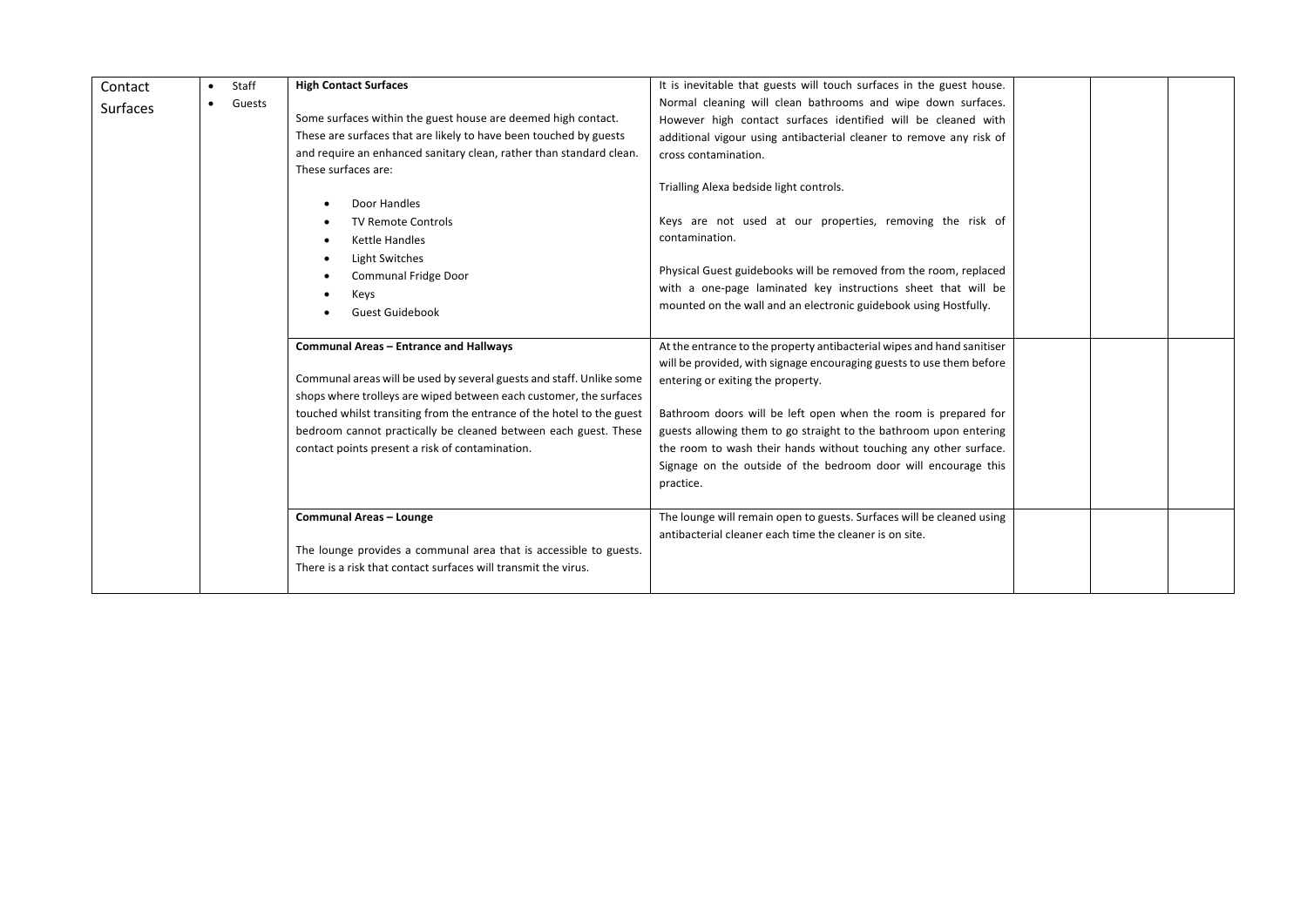| Guests being | $\bullet$ | Staff  | <b>Guest Communication</b>                                          | <b>General communication.</b>                                            |  |  |
|--------------|-----------|--------|---------------------------------------------------------------------|--------------------------------------------------------------------------|--|--|
|              | $\bullet$ | Guests |                                                                     | The Harrogate Stays website will be updated with our COVID-19 risk       |  |  |
| unaware of   |           |        | Despite best intentions a risk assessment, documented and           | management information, informing potential guests how we are            |  |  |
| risk plans   |           |        | communicated to staff, cannot be enforced upon and may not be       | managing the health risk during their stay.                              |  |  |
|              |           |        | understood by all guests. It is therefore important that            |                                                                          |  |  |
|              |           |        | communication is appropriately delivered to ensure visitors adhere  | Pre travel communication.                                                |  |  |
|              |           |        | to the measures put in place.                                       | We will include COVID-19 information to our guests at the time of        |  |  |
|              |           |        |                                                                     | booking.                                                                 |  |  |
|              |           |        |                                                                     |                                                                          |  |  |
|              |           |        |                                                                     | Appropriate signage<br>The following signs will be installed:            |  |  |
|              |           |        |                                                                     |                                                                          |  |  |
|              |           |        |                                                                     | 1. Sanitation station signage at entrance                                |  |  |
|              |           |        |                                                                     | 2. One-way signage outside impacted rooms (Rooms 5-8)                    |  |  |
|              |           |        |                                                                     | 3. Signage on room doors advising to wash hands after entering           |  |  |
|              |           |        |                                                                     | the room.                                                                |  |  |
|              |           |        |                                                                     | 4. In-room laminated sheets substituting the printed guestbook           |  |  |
|              |           |        |                                                                     |                                                                          |  |  |
|              |           |        |                                                                     | <b>Post travel communication</b>                                         |  |  |
|              |           |        |                                                                     | Contact with guests to be maintained post stay and any symptoms          |  |  |
|              |           |        |                                                                     | present within 7 days of check out reported by guest. Phone call to      |  |  |
|              |           |        |                                                                     | guest between 7 and 14 days after their stay.                            |  |  |
|              |           |        |                                                                     |                                                                          |  |  |
| Cleaning     |           | Staff  | <b>Staff Cleaning</b>                                               | No mid-stay cleaning will take place.                                    |  |  |
| Protocols    |           |        |                                                                     |                                                                          |  |  |
|              |           |        | Cleaning of rooms requires cleaners to access a space that may have | Any longer stay guests will be provided with fresh bedding and clean     |  |  |
|              |           |        | been occupied by someone carrying the virus.                        | towels, but the guest will be required to change the beds.               |  |  |
|              |           |        |                                                                     | Staff will clean rooms wearing PPE. This PPE will consist of gloves and  |  |  |
|              |           |        |                                                                     | a non-surgical mask.                                                     |  |  |
|              |           |        |                                                                     |                                                                          |  |  |
|              |           |        |                                                                     | Stripping of beds will be done making as little contact as possible with |  |  |
|              |           |        |                                                                     | the sheets and towels. Dirty linen will be bagged immediately for        |  |  |
|              |           |        |                                                                     | collection by the laundry company. After stripping beds, gloved hands    |  |  |
|              |           |        |                                                                     | will be sanitised before handling new bedding.                           |  |  |
|              |           |        |                                                                     |                                                                          |  |  |